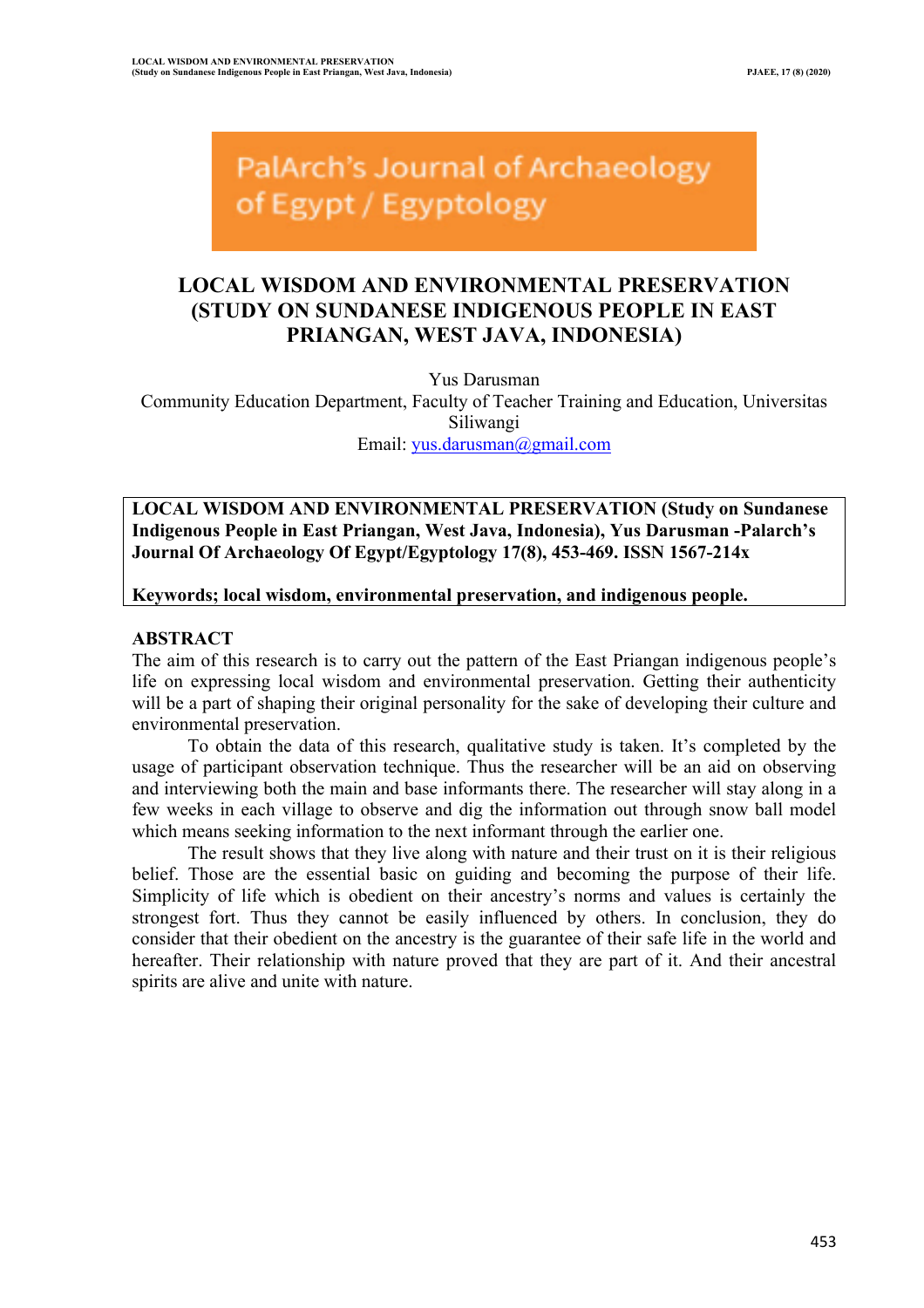# **BACKGROUND**

Besides population, environmental crisis has already been a big problem in the world. It threatens human life after the easing of nuclear bomb and chemical weapons. The heat of air temperature, the leaking of ozone layer, the melting of ice polar, coastal abrasion, the bigger waves which cause the higher sea surface, and the eroding of the beach that narrow the land.

Many disasters appear on the land; flood as the impact of the narrowness of water infiltration, none of big trees as its infiltration, huge amount of plastic waste, the narrowness of river surface in urban area due to the development of wild housing on its banks; the increasing of air pollution caused by vehicles and industries; many deforested and degraded land on the village due to rural economic pressure tend to have illegal logging; the indiscriminate capture of wildlife, the exploitation of natural resources; sand excavation, conducting rock mining without land reclamation.

Disasters are everywhere; flood and landslide happened on the land, on the shore; Tsunami, tidal waves, coastal abrasion; urban expansion has changed the field for food energy; rice field has been settlements and offices; water infiltration has been high walls; modern agriculture has produced degraded land and destroyed habitat due to the usage of chemical substance as a pest and fertilizer to accelerate plant growth.

When human don't get a decent living space, where can we live? Modernization and the desire of gaining wealth and welfare has become political program in every country. Only a few people are able to hold their passions to move ahead by keeping customary heritage through simple life and get the nature along.

Ancient philosophers in traditional societies are carried out to organize community life and integrate with nature. Natural law; m*anunggaling gusti; manunggaling alam;* which means respect for nature; the consideration that nature has the same right as human is the philosophy of indigenous people. It appears along the local wisdom on several indigenous people in the world.

The research reveals many local wisdoms and environmental preservation which belong to Sundanese indigenous people. Its formulations of the problem are; how is Sundanese indigenous people's local wisdom in East Priangan? How is their relationship with nature? And how do they preserve the environment?

Kampung Kuta in Ciamis has got Kalpataru award from the president of republic Indonesia because of having adequate ability on preserving environment. As well as Kampung Kuta, Kampung Naga in Tasikmalaya has been very famous as indigenous tourism object. It shows the equal habit and life style; simple life, livelihoods as farmers and craftsmen, there is a pattern of integrated traditional agriculture among farming, rice fields, fisheries, and irrigation system which is managed traditionally to ensure the sustainability of that area.

The aim of this research is; to gain model, philosophy, pattern, the life of indigenous people which ensure nature sustainability. Human is not only being decided by themselves by also by the nature. It requires them to treat nature by feminism way. Eco-feminism has to be formulated in the real form after being reached from indigenous people. This is acceptable to consider them as the model in developing modern life along nature relationship which ensures human and environmental preservation. Earth as well as human is safe from destruction and extinction.

The combination of anthropocentrism philosophy and naturalism will be the best way to decide modern human behavior who want to save the life from damages ad ensure the sustainability of life on earth. Neo-anthropocentrism will be the choice to survive and to become solution. It is modern and traditional life style combination.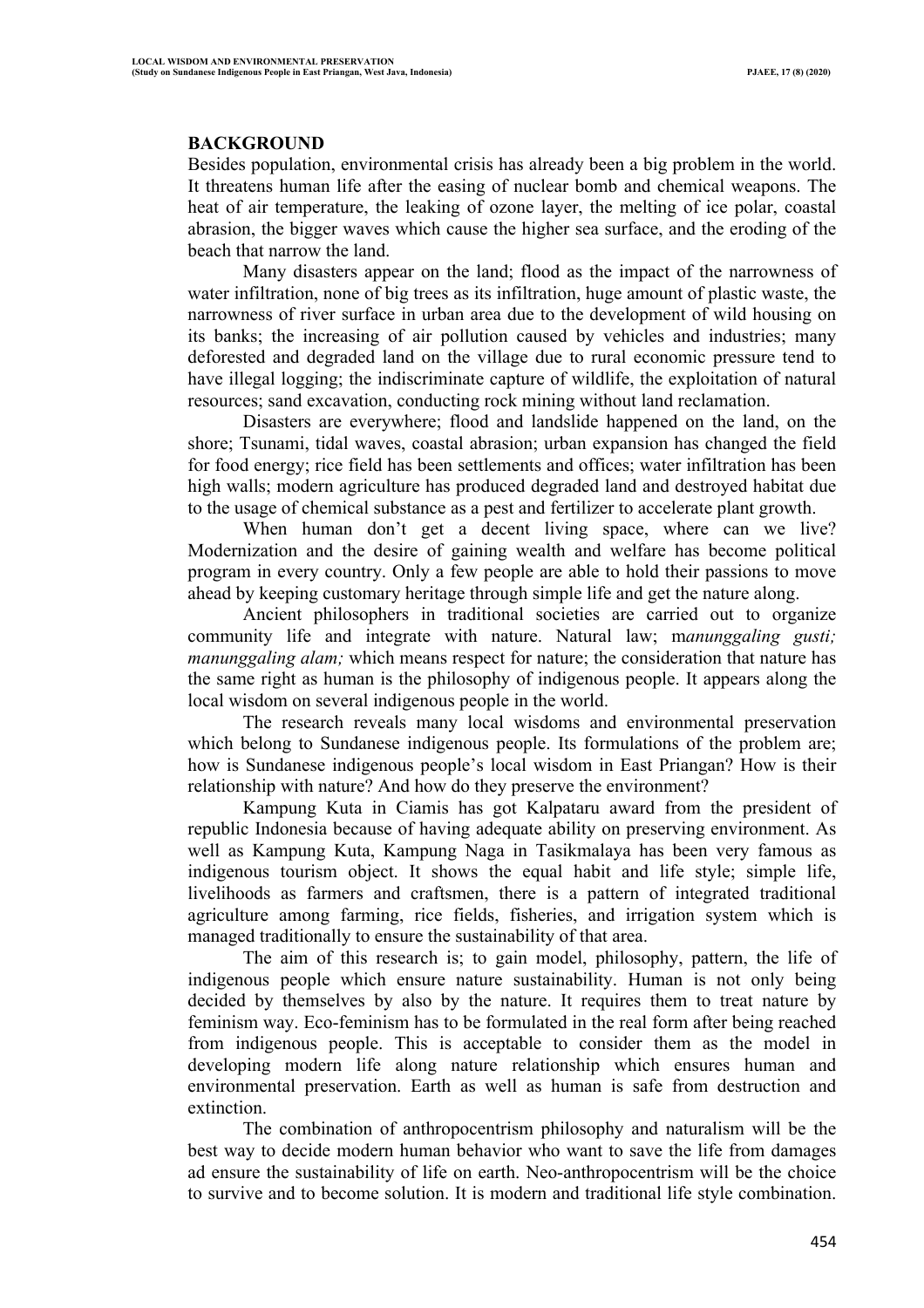It is characterized by having the advancement of science and technology that are used to explore the nature and manipulate it for the sake of satisfaction. While indigenous people has simple characteristic; being satisfied by keeping content with nature and trying to preserve it.

They belief that all objects in the world alive and have spirits. Those are treated the same as human to have soul and body. Hurting them (animals, plants, land, and rocks) without any permission by prioritizing human needs, they will punish human through suffering and pain. Those are the reasons to determine this research as essential thing. It can change human behavior in case of their relationship with nature and their limitation to use it without any damage as well as being able to ensure the survival of human life with very adequate prosperity.

The practical advantage of this research for modern society shows that the simplicity of life is able guarantee nature preservation, while endless satisfaction will cause the damage on it. The most effective way to preserve is by the existence of prohibition and suggestion. The law of environment should be implemented effectively. Keep loving environment must be spread and inculcated by society as well as young generation. Environmental mindset has to be completely changed soon. Life saving and simple life are absolutely suggested to be conducted along.

The leaders must direct people to do environmental-loving life and provide relevant philosophies along it. They have to be the model. Sundanese philosophy in environmental preservation, such as; *leuweung kaian, gawir awian, lebak caian, dadatar pelakan, walungan rumatan.* While in presrvinf forest, the philosophy is *leuweung hejo masyarakat ngejo.*

#### **THEORITICAL STUDY**

#### **Socio-cultural change**

It is believed that society evolves from traditional to modern and even postmodern in which categorized by high consumption. Classic modernization theory stated that modern society is signed by rationale thinking and throw the irrational traditional thought away (Suwarsono & Alvin Y.So; 2010).

Traditional society's theologies oriented. They believe that human is managed by natural sentries; nature determines human life. Thus, human should live together and depend on nature. The law of nature should be obeyed. It has mystical power; all things in this universe are considered to have soul to show their existences. Prohibition, restriction, and suggestion exist to keep human live and prevent them from curse of nature. It becomes the guidance that is used by indigenous people whose life is harmonic with nature.

In modern life, human thought changes from natural sentries to Anthropocentrism; human determine the nature. They develop their ability to explore nature as satisfying their needs. They have endless needs as long as being provided by nature. They will keep trying and manipulating nature as they want through technology.

The more rapid the progress of science and technology is, the worse nature will be. The usage of them lead human to exploit environment; such as exploration, exploitation, petroleum transformation have caused environmental problems like air and water

pollution. As well as urban development activities have changed geomorphology like hills disappearing, the change of river flow, deforestation, declining groundwater level, plants extinction, erosion, etc.

The selfishness of only thinking themselves materialistically has not been balance to altruism in protecting environment. Even though post materialistic has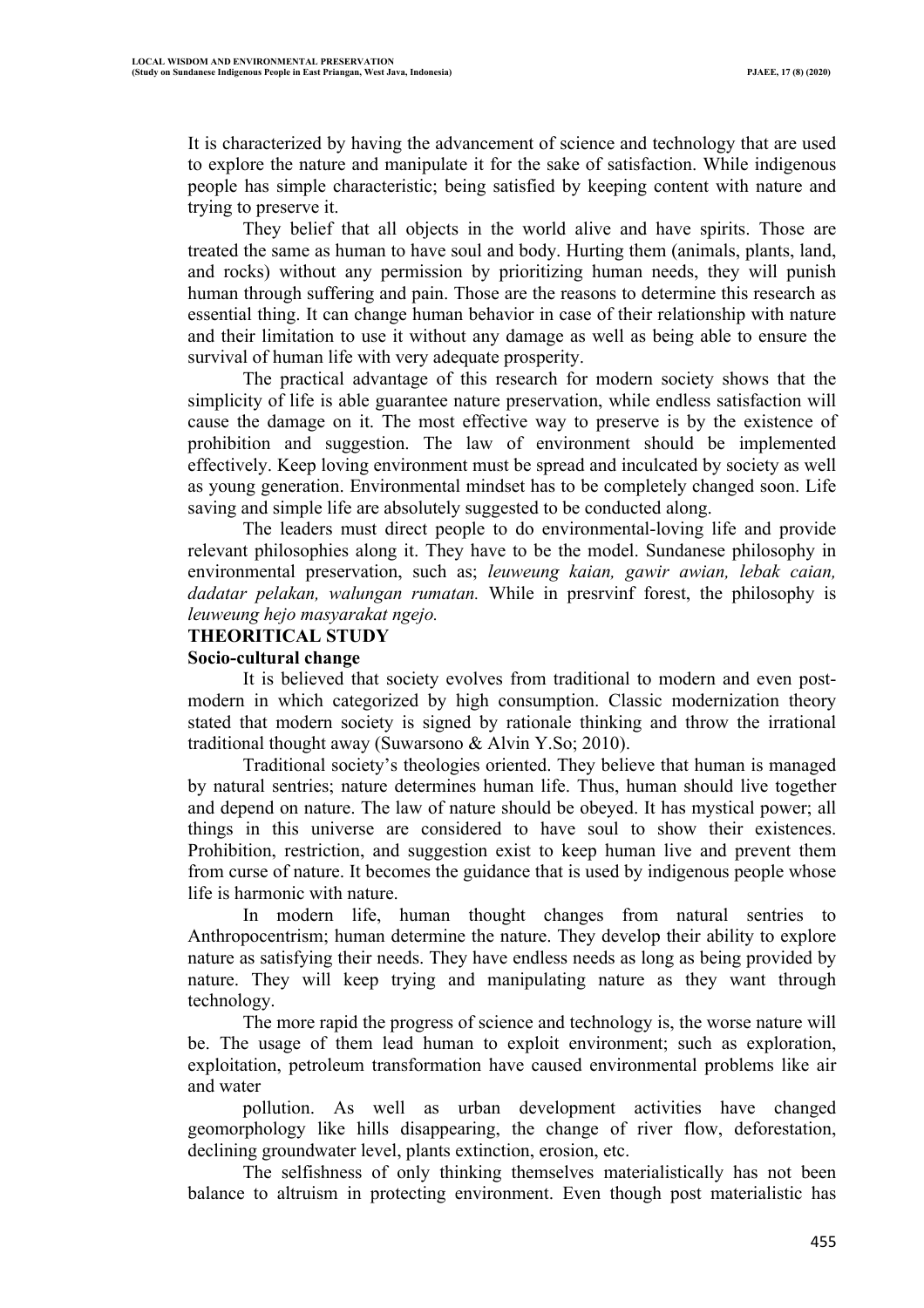existed such as taking bicycle instead of car to visit office by Dutchmen and forbidding vehicles to enter some institutions. Sociobiology theory stated that "the closer the kinship is, the bigger the altruism will be. Because the more genes they have, the farer kinship will be and the smaller altruism can be" (Soemarwoto, 2010). If the hen sacrifices itself for its descendent, the indigenous farmers will do the same, so why don't others keep good kinship with flora and fauna.

Although forest has economical role but excessive forest exploitation will eliminate its ecological function. Because it can absorb carbon from air and return fresh oxygen for human. Forest can also filter air pollution caused by vehicle and industries, thus environmental preservation is absolutely essential. Cooperation among societies who live around forest is needed. Soemarwoto (2010) stated that "only in optimal environment human can grow well. And only with wise people, environment can develop more optimally".

## **Environmental preservation**

The biggest possibility of human extinction is caused by environmental impact. Those are occurred through nuclear war, spread of diseases due to biological welfare, as well as chemical war. Global warming is worse and unrepaired; ozone layer disappeared and human life fell down. Without being recognized, natural source exploitation and changing its shape as people need, have caused serious problem on it, ecosystem destruction, breaking ecological cycles, eliminating habitat which disturb its balance. Global warming, greenhouse effect, ozone layer damages, the melting of ice polar, nuclear waste that destroys marine biota, garbage problem, land, air, and water pollution caused by industrial waste and vehicles. All are due to unfriendly treatment on it.

Changing the behavior mean changing the attitude and knowledge, because it is the same as changing moral. They will relate to formulated attitude and habit. Anthropocentric must be natural sentries or environmental determinism which means environment will determine human life. Morally, human will be the real human after living along the others in a society or is called as social cooperative self. It doesn't observe other facts that indigenous people's life mostly depends on nature. Human is not the only one social being.

Personality theory shows that someone's personality is mostly affected by society and environment (Soerjono: 2009); as people living in cool area will have the different personality as those who live in dry area; so as people living in mountainous area will be different with those who are in coastal area or known as geographic determinism. Thus nature will influence human personality.

The ethics of human life in modern society only manage the kinship between one to another (social ethics), it doesn't lead the relationship between human and nature. Human can live in nature as they wish without considering environmental preservation at all. It only exists in indigenous people. Ancient philosophy shows that things have soul and strength, human should obey on law of nature, and there is harmonic kinship between human and nature.

#### **Local wisdom**

Local wisdom relates to the unique area as indigenous people. They are tied closely through the heritage of their ancestors, including life style, religion, and environmental preservation. According to Ajip Rosidi (2011: 29), it is a translation of local genius which means local culture. It relates either to myths, the given story to guide certain way of the society, the way they act out in daily life. It involves life requirements to obey. They will be afraid to leave it due to its consequences such as curse and disasters.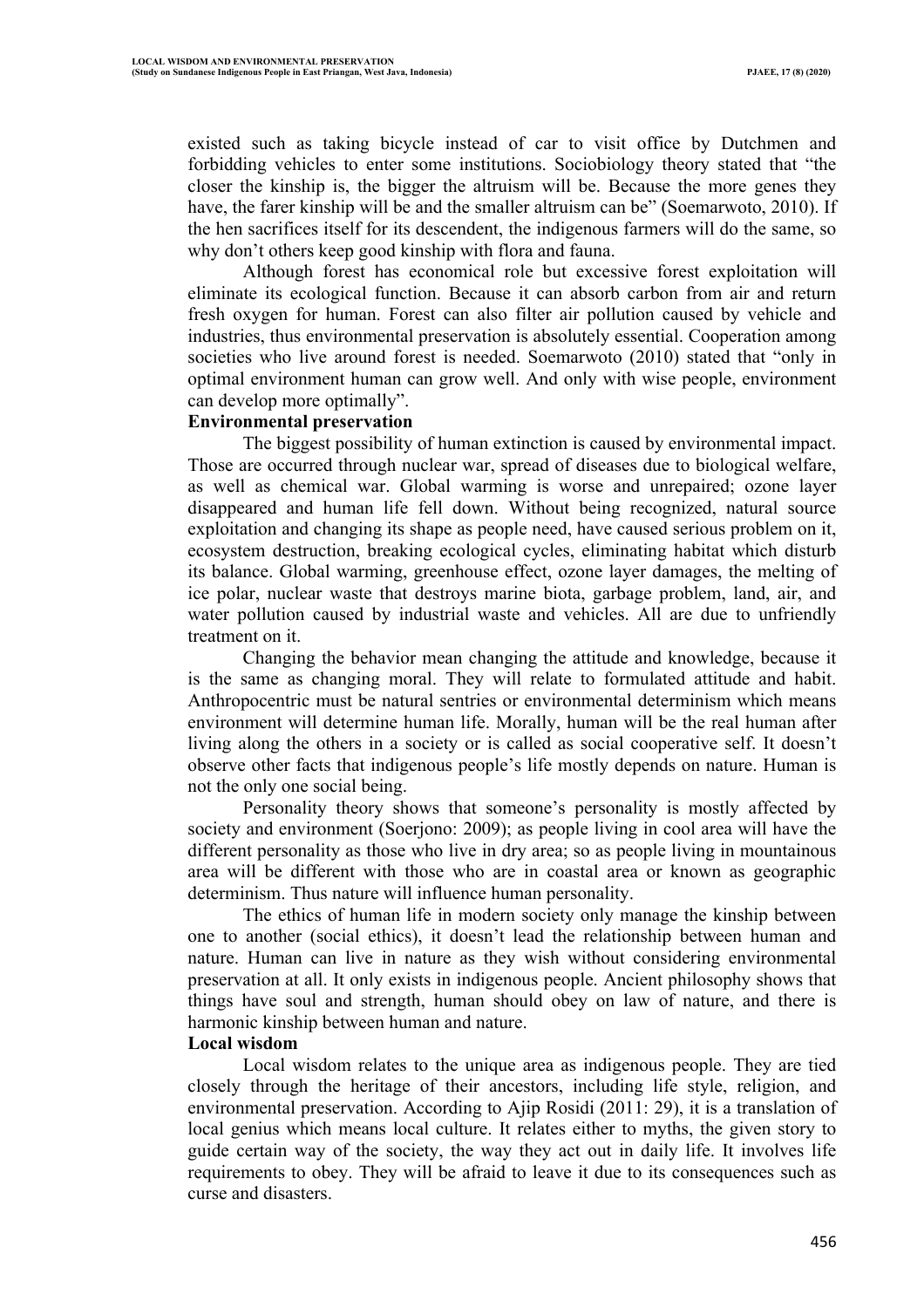Think globally and act locally, is Robin Attfield's statement (2010) on discussing the issue of environmental destruction. It cannot be avoided that Earth is getting worse and unrepaired, how can global warming be restored? How can ozone layer be repaired? There is no choice instead of slowing down the damage by changing mindset and behavior. Those should be traditional local wisdom-based. According to **The World Conservation Union** (Sonny Keraf, 2010), "approximately 6000 culture in the world, there are 5000 of them or about 80% are indigenous people". They consider themselves, nature, and the kinship through religious perspective. Nature is determined as sacred and holy thing. There is a harmonic relationship between human and nature. There is a belief that the spiritual will be gathered with the material. Harmony and balance are comprehended as the most important principles and values in cosmic level.

There are many examples on indigenous people whose life is gathered with nature, such as Javanese seek to find the unity of their life, *manunggaling lan urip.* Vandana Shiva (in Sonny Keraf: 2010) stated that "soil is not only the womb of biological reproduction life but also the cultural and spiritual reproductio n". Darrell Addison Posey's research (in Sonny Keraf: 2010) the prayer of Lakota's from Indian "all is my relatives"; Lamohot in East Florest greet animals, trees, or certain place by saying "belle"; Mentawai in west Sumatera believe in all God's creatures as a harmonic union. Subtle spirits are everywhere of this nature, animals, plants, forests, mountains, and rivers; all has each soul and character; they can be taken after being permitted. Everything is sacred.

Local wisdom is a culture or habit of society in maintaining them as the heritage from their ancestors. Their belief is born over the history and believed by the community descend. Abstinence, prohibition and suggestion are their guidance; in Panjalu, Ciamis (Dodih Heryadi: 2007) it is forbidden to kill bat in sacred forest in Panjalu lake; as well as Kampung Kuta, Tambaksari, Ciamis (Sadian Suphadi: 2005) it is not allowed to cut palm trees since the tiger live under them. Kampung Naga, Salawu, Tasikmalaya is also instructed to build a house made of bamboo and palm leaves as the roof (Awan Mutaqin: 2008).

All indigenous people; abstinence, prohibition, and suggestion are always related to environmental preservation (Keraf: 2010). There are prohibitions of cutting trees as a source of clean groundwater and palm trees as source of livelihood for those who produce palm sugar. Furthermore building bamboo house with palm leaves roof is a suggestion, because to live in valley, creating the walls and taking the tiles will be so hard. They should pass many steep swales stairs, while bamboo and palm are the easiest materials to get.

Another suggestion is taking bath using *kapirit* root, leaves, and *honje* fruit. Soap utilizing is forbidden because of water pollution (Awan Mutakin: 2008). Cutting big trees is also prohibited in Panjalu, breaking the rule will cause the tiger angry, it's its shelter (Dodih Heryadi: 2007). Catching fish using *buwu* (traditional fish trapping made of bamboo) is also not allowed. Logically, it catches either big or small fish, they will be extinct absolutely. The philosophy of simple life is found in almost indigenous people, such as the society of Baduy, Kuta, and Naga. If they want to live modernly, they have to exclude themselves from the community. These are called outer Baduy, Kuta, and Naga.

Indigenous people show their simple life style. The simplicity is their belief. Based on the research of Ahman Sya in Kampung Naga (2009), it is stated that simplicity of life is a must for Kampung Naga people. It is recognized by the expression of: *teu saba, teu banda, teu boga, teu weduk, teu bedas, teu gagah, teu*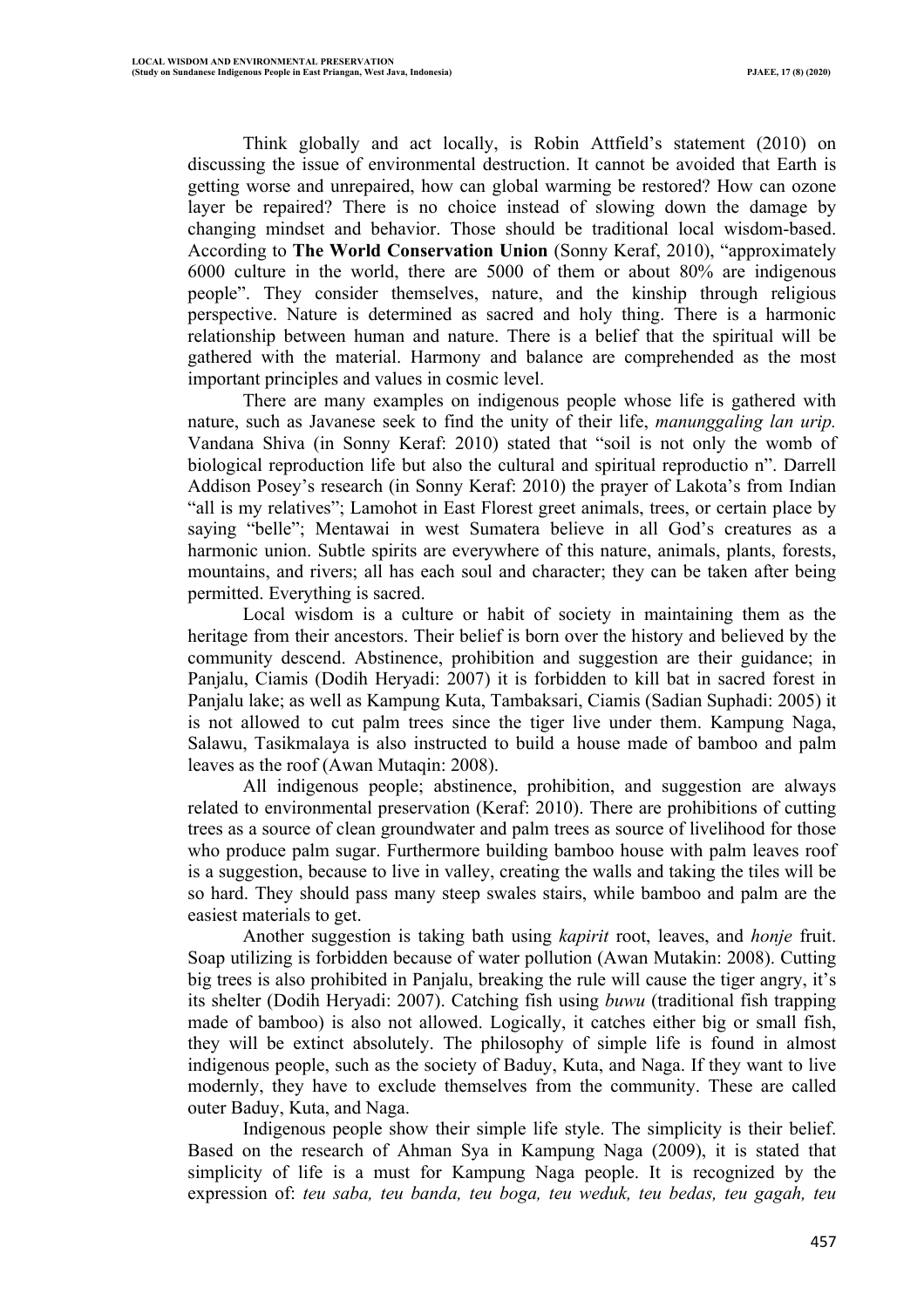*pinter;* which means they are not inherited much more things by their ancestors, thus live simply is the only one choice. Their treatment to the animals and plants are the same, no changing and exploiting the nature but also keep striving as nature demands.

The belief on the objects to have soul, either physical or spiritual, such as rice which is trusted to have spirit as Dewi Sri r well known as Sangiang Sri (Ahman Sya: 2009). Darusman's findings in Kampung kuta Ciamis (2014) is the prohibition of cutting palm trees. For those who cut them, they will be hunted by tiger. It causes there are many palm trees there, and it make Kampung Kuta as the producer of palm sugar. Planting them is hard to do by human. It is grown through natural process of *luak's* feces. It will consume the matured fruit of palm, its feces contain palm seeds and it grows on feces piles.

# **RESEARCH METHOD**

The research is carried out in indigenous people which has many local wisdoms in east Priangan, namely (1) Kampung Naga in Desa Neglasari Kecamatan Salawu Kabupaten Tasikmalaya, (2) Kampung Kuta in Desa Karangpaningal Kecamatam Tambaksari Kabupaten Ciamis, and (3) Kampung Pulo in Desa Cangkuang Kecamatan Leles Kabupaten Garut.

It pays particular attention on local wisdom in relation to environmental preservation including society and ecology. Those mean the ethic of organizing the relationship among people (social relationship) and the relationship between human and nature. The local wisdom ethics like suggestion, prohibition, and abstinence will manage the kinship among people. While ecology wisdom like abstinence, prohibition, and suggestion will set the relationship toward nature (land, water, rocks, animals, plants).

To gain the data, qualitative approach is taken here. It's completed by using participant observation which means researcher's role is an aid to observe and interview the source of data or both main and base informant of indigenous people. The researcher stays along for several weeks there to observe and explore the information thoroughly, also to have deep interview. Informant will be determined by applying snow ball model, getting information to the further informant based on the previous one.

After getting the data, it is arranged and coded based on research issue. Member check and triangulation are done to keep the data valid. It is then reflected, reduced, and produced as interpretative data. Discussion along cultural experts is taken to keep the data reliable. After being classified and its matrix about data correlation, then interpretation is given in the form of findings conclusion, behavior, traditional thought, relationship between people and nature, as well as the belief in the occult which is used to regulate human life traditionally.

## **Data source**

Research is done qualitatively by taking data through observation and interview or participant observation. Researcher stays together in every location within 4 weeks with the indigenous people to gain primer data whose validity is guaranteed. Thus 6 months is needed. It is natural-setting based research by the formal community leaders as data source, namely tourism officer, head of village as base informant, and head of community, village keeper, and indigenous leaders, youth leaders and the people themselves as main informants. The sample is taken as purposive sample over snow ball approach. Besides, other informants are taken, those who are competent in comprehending the tendency of the research as further data resource. **Data analysis**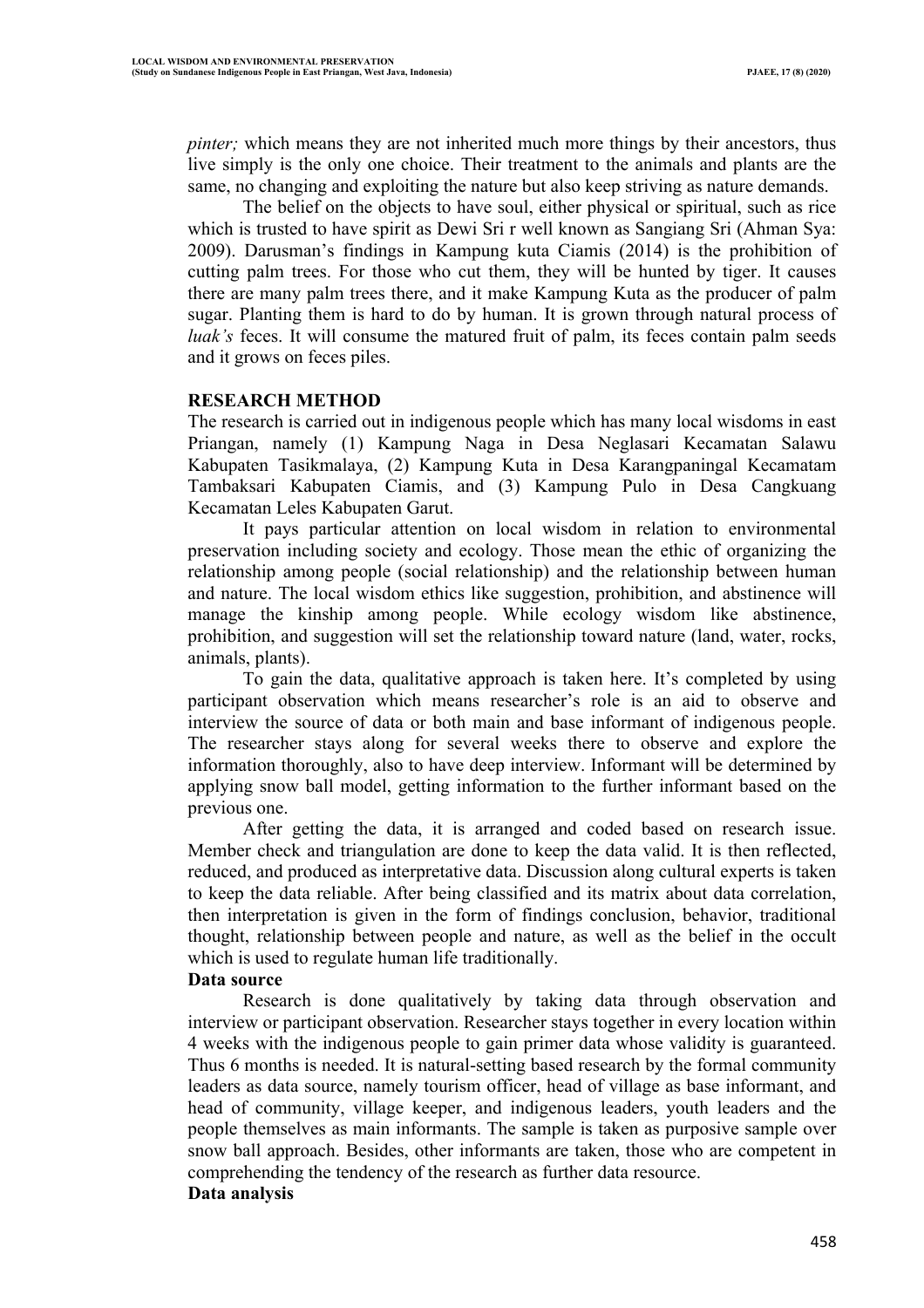Collecting data is done through observation and deep interview, practically it is included participant observation, which stays together within four weeks, lives along, joining several traditional ceremonies, such as earth celebration, planting rice ceremony, harvesting rice ceremony, and vising all sites there. Validity and reliability are done through member check and data triangulation on different informants and always being referred and discussed with sociologist, anthropologist, environmental expert who are being in Siliwangi University, and earlier relevant books and researches.

Information and findings are arranged based on research focus, being classified, correlated from one informant to another, and then interpreted. Analysis is taken since the research runs based on every finding by giving interpretation on reflective data, and then being reduced and verified to data source or other informant for the sake of keeping data valid to be interpretation data.

# **RESEARCH FINDINGS AND DISCUSSION**

# **Local wisdom on indigenous people in East Priangan**

# **1. Local wisdoms of Kampung Naga Tasikmalaya**

As indigenous people, Kampung Naga holds their heredity tradition toughly. They believe in the heritage which is considered to have magical power. Those things are put in the uilding called as *Bumi Ageung* that is inhabited by an old woman whose descendent line is quite close to Kampung Naga. They have the rights to preserve their ancestors' culture. Breaking them mean ungodly or *sieun doraka.*

In facing rapid development coming from outside, they have a guidance; *pamali, teu wasa, buyut* or taboo or abtenence are recognized as life guidelines. Philosophical values within the words of "*amanat, wasiat, dan akibat"* suggestion, guidance, and effect are carried out as daily rule. They live simply, their life much more depend on the leader to manage the life in society. There are many titles such as; *kokolot sentries, puun setries, olot sentries,* or *kuncen sentries.* The leadership is run in heredity. There is a change found on several things such as television, chairs, or home appliances, and radio without changing basically.

Some local wisdoms in Kampung Naga;

- a. *Nyalindung na sihung maung, ditekernya mementeg, ulah aya guam, bias tuliskeun, teu bias kanyahokeun, sok mun eling moal laput salamet.* It means don't fight the insulting coming from others, try to avoid ourselves and keep being honest.
- b. *Teu saba, teu soba, teu banda, teu weduk teu bedas, teu gagah, teu pinter.* It means preventing ourselves from financial thing and never determining ourselves to be better than others.
- c. The principle of togetherness; being equal, no caste, all are the same, and the principle of simplicity. At home there is no chair and table, all is on the floor. In agriculture there is a tradition of having granary belongs to all people. It is built from the charity of getting abundant harvest. Subsistent farmers are planting for their own consumption. The house is 5 x 8 meters. It faces to two sides; south and east, based on ancestors' suggestion.
- d. Local wisdom in agriculture and building house. Rice is sowed is not from super varieties, but it is local rice such as; *pare gede, jamlang, lokan, sesrek, padi peuteuy, regol, sari kuning, cere,* and *ketan.* Those are planted heredity. The tools are traditional one, like *cangkul, garpuh, linggis, gagaruan, caplak, garuk/lalandak, congkrang, parang arit, kored* and *etem (ketam) tampir, giribig, tolombong, dingkul badag, aseupan, nyiru, lisung, halu, dulang, jahas, hihid, pangarih, golok, patik, gergaji, dudukuy cetok, dudukuy galabag.* Planting season is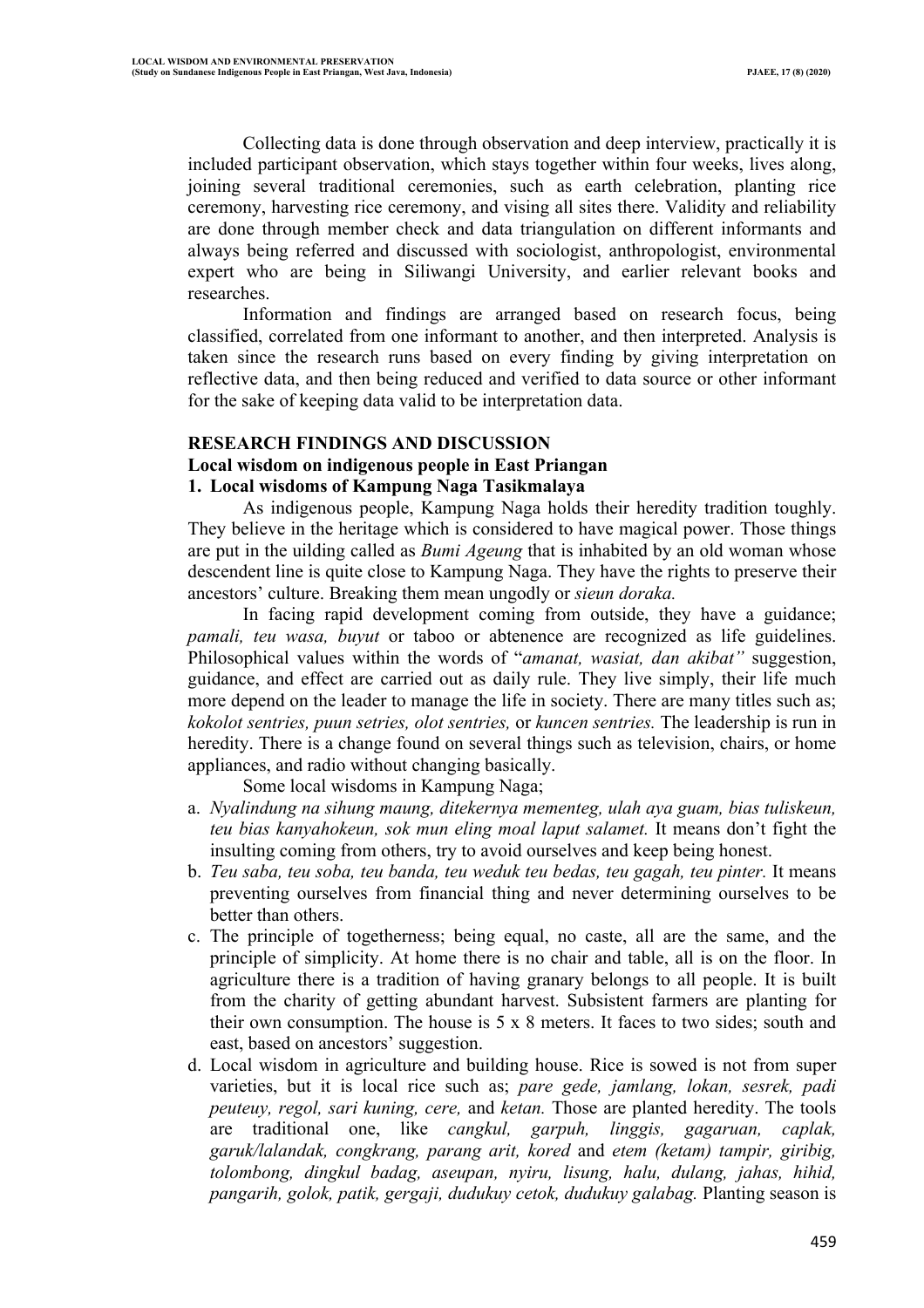twice; January and July (*Janli)*. Organic fertilizer is spread from leaves, especially *karinyuh* leaves which is mixed with the urine of chicken and rabbit, sheep or goat.

The story of Galuh kingdom stated that there are three messengers for spreading Islam. One is sent to north area such as Cirebon. Now is inherited by "*watek kabeungharan"* with the talent of agriculture. Other is sent to *tatar kulon*. It is Banten, and inherited by "*watek kawedukan"* and "*watek kapiteran (*witchcraft)*"*. And the last is set down to middle area, which is Tasikmalaya, exactly Kampung Naga. The messenger is given by "*watek kabodoan* and *watek kajujuran".* It is implied from selfconcept of Naga people: "*teu saba, teu soba, teu banda, teu weduk teu bedas, teu gagah, teu pinter".* The honesty of Naga is also implied from the prohibition of; "*maling, madon, maen, mabok, maehna, bohong, nipu, ngarinah, jail, jeung kaniaya ka pada manusa".* The messenger is Naga's ancestor who sent down *seuweu siwi Putu Naga,* which is *Sembah Dalem Singaparna.*

There are many values appears in Kampung Naga. They are village settlement, agriculture, fishery, animal husbandry, religious life, water system, forest, belief, waste, and river. Although rivers is liquid waste disposal, but the water is clean and being avoid from pollution because it passes recycle phase. It flows from pond to rice field and ended in the river. Household waste, sheep and goat livestock waste, rice mortar waste, all enter the pond and become source of fish food, then flow to the rice field to be organic fertilizer. Solid waste is accommodated in a reservoir at the edge of the village.

Although the forest is crossed by the village, it keeps being sustainable. No one treat inappropriately to break the wood in sacred forest. The rice fields in the hills with terrace system are organized well and tidy without occurring landslide. Simple housing but eligible to be clean home appears clean, tidy, and maintained. The shape of the building is a landscape of the original house of *Ki Sunda* with an elongated top hood and the roof (*suhunan)* "*Julang ngapak"* like a flying *Julang* bird.

Honesty, innocence, simplicity, obedience toward the commitment of culture heritage, discipline in life behavior, loyal, and obey to the leaders, loving the ancestors, respecting the senior, living together, mutual cooperation, and peace. All can be supervised in the behavior of *seuweu siwi naga.*

Naga is not an isolated village of others. The distance to other village is relatively close. It can be reached about fifteen minutes on foot. They keep in touch in everyday life, but Kampung Naga keep being as Naga people whose belonging and commitment are tough. Naga people respect another culture without being influenced by it. It is what *Ki Sunda* needs in protecting the unity and Sundanese cultural preservation. Who will support, preserve, and develop Sundanese except Sundanese themselves?

Naga people's obedience is higher than others. It is expressed in their philosophy. It is; *parentah gancang lakonan, panyaur geura temonan, pamundut gancang caosan.* Local wisdom in agriculture actually has big advantages, those are: (1) keeping environment clean, (2) preserving environment, (3) decreasing pollution, (4) keeping ecosystem balance, and (5) reducing the risk of natural disasters.

#### **2. Local wisdoms of Kampung Kuta Ciamis**

Knowledge and technology system used people are Local Knowledge and Technology System (SPTL) or local-characteristic or indigenous people which is from traditional values and being developed in society. Knowledge and technology related to agriculture such as determining rain and dry season by counting months, March (*ret)* means stop raining or drought comes. September (*ber*) means rain falls, as well as October, November, and December. Besides it can be recognized by natural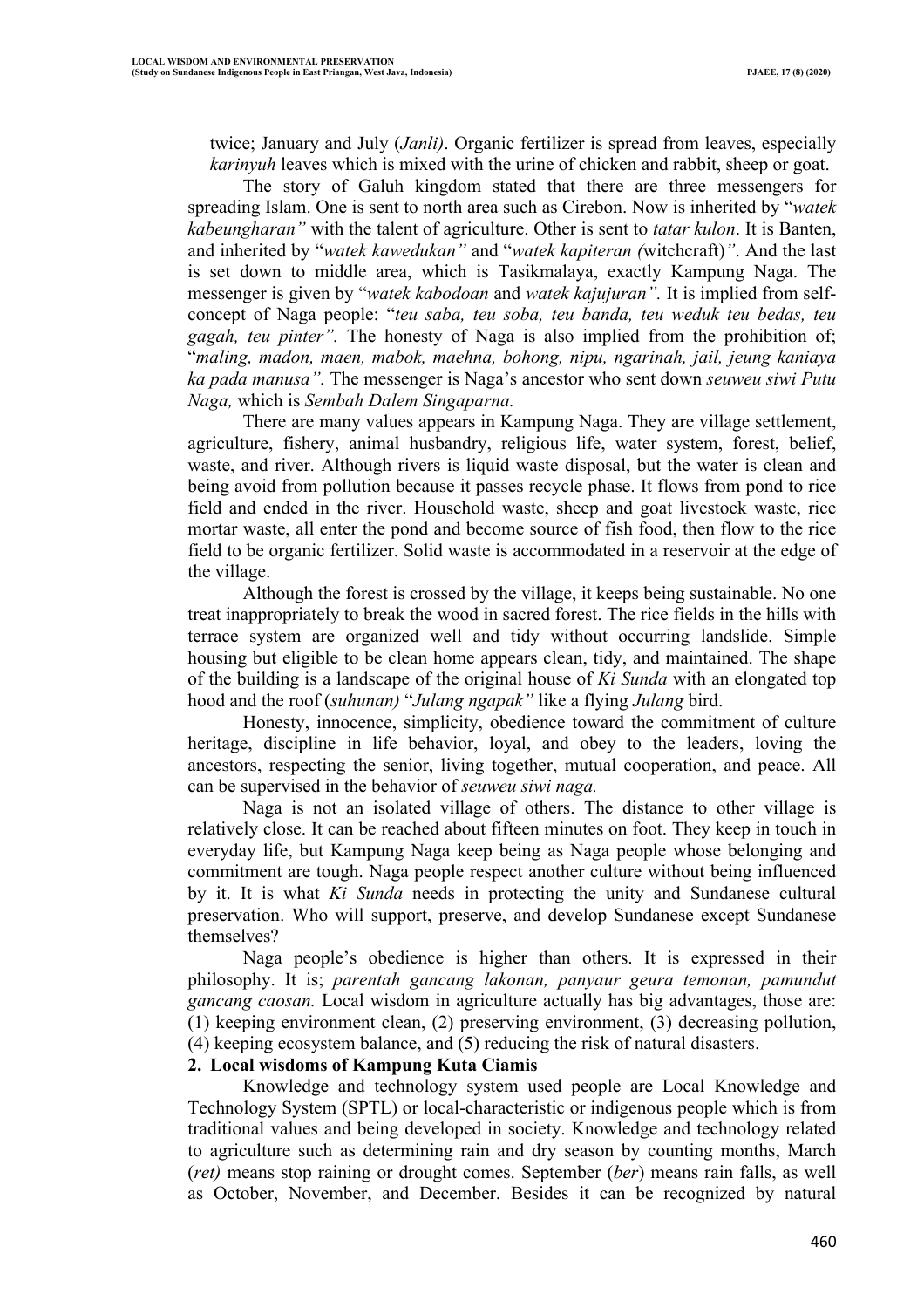phenomena like animals and plants. Barres (*turaes)* that keep sounding shows dry season or if we see many butterflies (*papatong)*. Likewise, the fallen-leaves of mahogany directs dry season. Based on the above description, they can decide the most appropriate time to plant the rice in the field.

The knowledge of farming, they use calculation of *kahiji, kadua, katile, kaopat, kalima, kagenep,* and so on. *Kahiji* and *kadua* are the transitional period from rainy to dry season; *katilu* is dry season, *kaopat* and *kalima* is the transition from dry to rainy season, and *kagenep* is the peak of rainy season. People plant in *kapat* season, because rain starts falling even though it has not been determined.

Good and bad day calculation in doing certain thing is important in order to get goodness, safety, prosperity. It is usually done by experienced figure called as *puun,*  such as determining date of marriage, circumcision, naming a new born baby, working, and house building. The calculation is based on *naptu,* born day, born date, such as in the case of building house.

## **3. Local wisdoms of Kampung Pulo Garut**

Kampong Pulo is born as acculturation between west Java/Sundanese and central Java exactly in this case is Mataram Kingdom. It occurs in religious issue. It can be recognized from the existence of the temple as Hindu relics and mosque as Islam relics. It is a part of knowledge system and indigenous culture of Kampung Pulo. It is also a dimension of local knowledge and local value dimension of local wisdoms from Kampung Pulo.

On every 14th of *Mulud* (Islamic Calendar*),* they will held a ceremony to purify sacred things by water from seven springs known as *ngawinkeun tujuh cai.* The interpretation is regular agenda done by Kampung Pulo indigenous people to keep purifying themselves and hearts for being blessed by the almighty. Furthermore it is done to keep the water in the lake sustainable and being protected from drought. From this ritual, it can be a disaster preventer. It is *cangkaruk mulud (congcot) tumpeng* rice (made to be as similar to the mountain) and *uyah mulud (*salt) which are used when there is a big windy rain by pouring it on the roof. It is also a part of religious system and ceremony of Kampung Pulo culture. It is local value dimension and solidarity dimension of local community in local wisdom of Kampung Pulo.

Wednesday is sacred day by the people, because they are forbidden to do every activity except reproducing dhikr and learning religion. These are done because long time ago before Mbah Dalem Arif Muhammad spreads Islam there, Wednesday is used to worship Lord Shiva, and after he spreads Islam people keep being prohibited to do activity except deepening the knowledge about Islam.

The people believe *Rebo Wekasan* too, it is the last Wednesday in *safar* month. On that day people believe that God sends down 360 disasters for human being, thus they do *Rabu Wekasan.* The interpretation of this ritual is an acculturation between Hindu and Islam. It is the result of interaction and adaptation occur in the people themselves. It is the belief of sacred Wednesday as earlier belief to consider it as good day to worship lord Shiva and the belief of 360 disasters sent down on last day of *safar* month. Then disaster preventer is done by Islamic ritual, those are prayers and charity, ended by putting *kupat salamet* and *dupi* on the outer door as the symbol of redeemer and disaster preventer for the people of Kampung Pulo. It is local value dimension and solidarity dimension of local community in local wisdom of Kampung Pulo.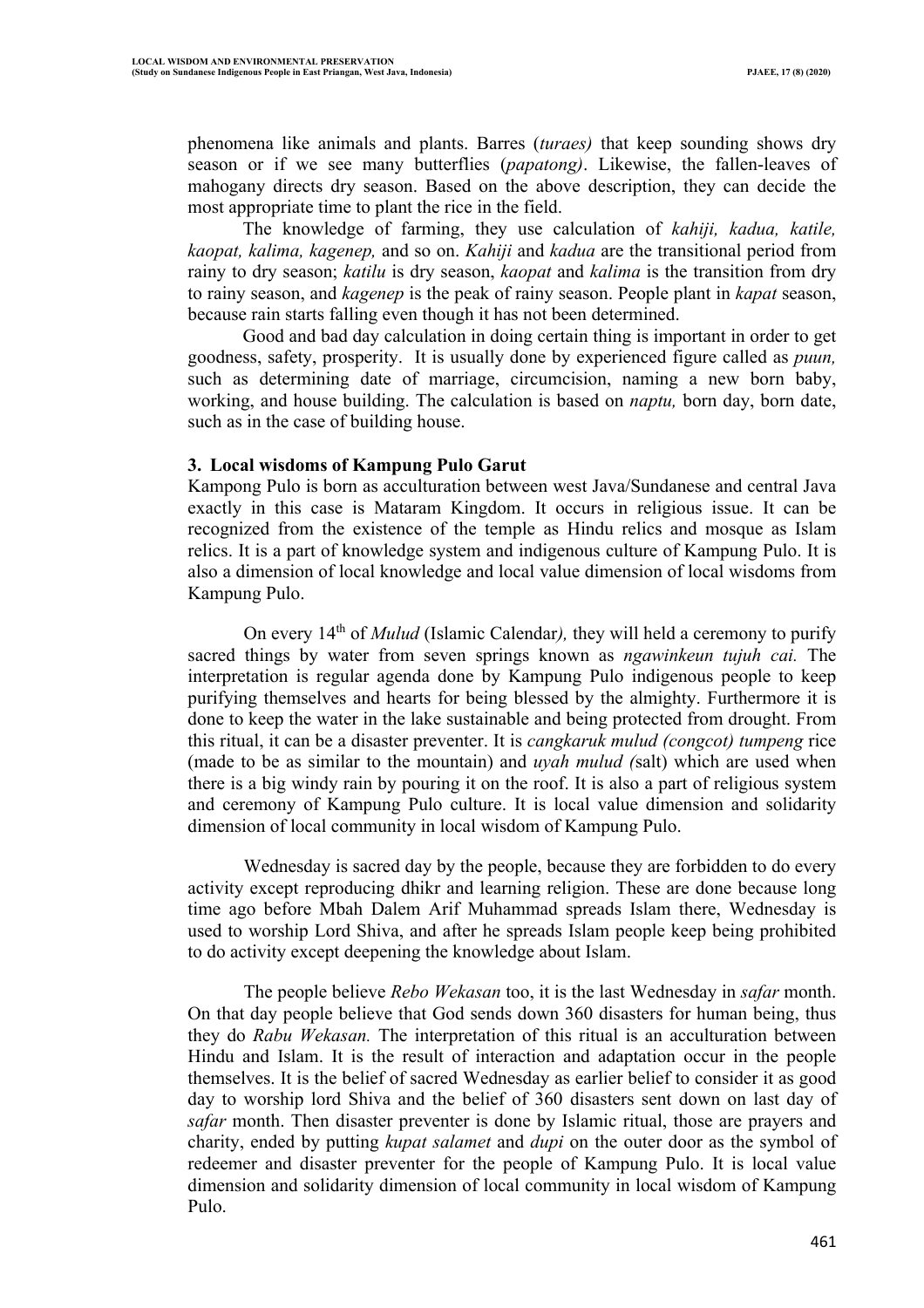People know the way to create paper from the bark of *saeh (Broussonetia papyrifera vent)* which is usually called as *daluang.* It interprets the usage and dependence of the people toward the nature in producing a cultural work such as *daluang* paper from the bark of *saeh.* It is part of technology system and cultural tools of Kampung Pulo. It is also a part of local value dimension and solidarity dimension of local community in local wisdom of Kampung Pulo.

The people also have the best way to make traditional ink to write on the paper made of the bark of *saeh (Broussonetia papyrifera vent)* which is called *daluang* and its ink is made of white sticky rice and soot called as *mangis hideung.* It interprets the utilization and dependence of the people toward natural surroundings to produce a cultural work namely traditional in from white stocky rice and soot that is called as *mangsi hideung* by using traditional tools.

Day turnover system on Kampung Pulo people is different with other as common. Generally it starts at 12 am (midnight), while here it begins at 3 to 4 pm in the afternoon. By this turnover system, the Sundanese naming time is as follow:

#### Table 1

#### Day turnover system of Kampung Pulo indigenous people

| Hour                            | Description of Sundanese Time              |
|---------------------------------|--------------------------------------------|
| $3 \text{ pm} - 4 \text{ pm}$   | Mengok (The beginning of new day)          |
| $4 \text{ pm} - 5 \text{ pm}$   | Tunggang gunung                            |
| $5 \text{ pm} - 6 \text{ pm}$   | Sariak layung                              |
| $6 \text{ pm} - 7 \text{ pm}$   | Sareupna                                   |
| $7 \text{ pm} - 8 \text{ pm}$   | Harieum beungeut                           |
| $8$ pm $-9$ pm                  | Sareureuh budak                            |
| $9$ pm $-10$ pm                 | Tumoke                                     |
| $10 \text{ pm} - 11 \text{ pm}$ | Sareureuh kolot                            |
| $11 \text{ pm} - 12 \text{ am}$ | Indung peuting                             |
| $12$ am $-1$ am                 | Teungah peuting                            |
| $1$ am $-$ 2 am                 | Tumorek                                    |
| $2 \text{ am} - 3 \text{ am}$   | Janari leutik                              |
| $3$ am $-$ 4 am                 | Janari geode                               |
| $4 \text{ am} - 5 \text{ am}$   | Kongkorongok hayam                         |
| $5 \text{ am} - 6 \text{ am}$   | <b>Balebat</b>                             |
| 6 am – 7 am                     | Carancang tihang                           |
| 7 am – 8 am                     | Meletek panon poe                          |
| $8$ am $-9$ am                  | Ngaluluh taneuh                            |
| 9 am – 10 am                    | Haneut moyan                               |
| 10 am- 11 am                    | Rumangsang                                 |
| $11 \text{ am} - 12 \text{ pm}$ | Pecat sawed                                |
| $12 \text{ pm} - 1 \text{ pm}$  | Tangage                                    |
| $1 \text{ pm} - 2 \text{ pm}$   | Lingsir                                    |
| $2 \text{ pm} - 3 \text{ pm}$   | Kalangkang satangtung (the end of the day) |

 Source: Museum, Mr. Tatang/*kuncen,* Mr. Umar, Mr. Iri, Mr. Zaki, Mrs. Naah, Mrs. Aah, and Mrs. Omoh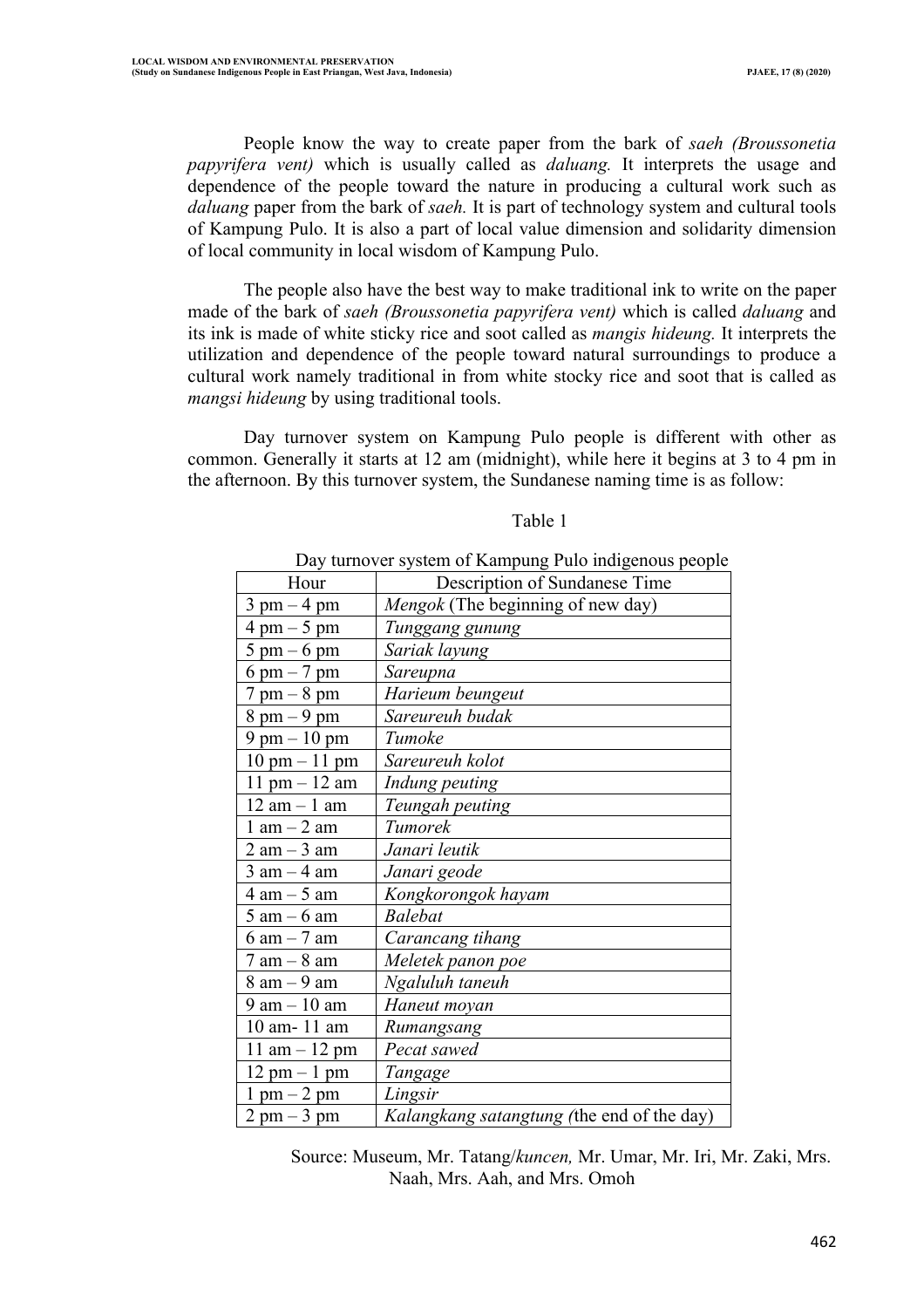The above system is based on the circulation of the moon by using Sundanese traditional time. The nature becomes the direction of day turnover based on the rise of moon which is occurred in about late afternoon. This is also a part of knowledge and technology sytem of Kampung Pulo indigenous people, and is part of of local value dimension and solidarity dimension of local community in local wisdom of them.

Their abstinences are the direction, the destination, and forbidden days. Those are used by the people in many ways, such as travelling to distant places should be passed by staying overnight, determining several celebrations like marriage and circumcision, and also starting an activity like building or repairing house, gardening and running a business like trading.

#### Table 2

| $\Lambda$ ostmence of the uncentral and forbidden davs |                   |                       |  |
|--------------------------------------------------------|-------------------|-----------------------|--|
| <b>Months</b>                                          | <b>Directions</b> | <b>Forbidden days</b> |  |
| Muharam, safar, mulud                                  | Wetan             | Saturday, Sunday      |  |
| Silih mulud, jumadil awal, jumadil akhir               | Kidul             | Monday, Tuesday       |  |
| Rajab, rewah, puasa                                    | Kulon             | Wednesday, Thursday   |  |
| Sawal, hapit, rayagung                                 | Kaler             | Friday                |  |

## Abstinence of the direction and forbidden days

 Source: Museum, Mr. Tatang/*kuncen,* Mr. Umar, Mr. Iri, Mr. Zaki, Mrs. Naah, Mrs. Aah, and Mrs. Omoh

The interpretation for various agendas is doing everything and activities can be done carelessly. It is for avoiding bad thing that will occur if the abstinence of direction and forbidden days are broken. This is handed down for generations. The most possibility to have those things is the events experienced by their ancestors in the past. It is part of knowledge system and religion of the people, and also as a part of local knowledge dimension.

For every interest of life, they always use *jampi-jampi.* It is prayer alike. They utilize it to get something easily and successfully. Its meaning is actually the acculturation among Sundanese, Islam, and Hindu belief. It is known by the language used on it. It is expressed for the almighty through their ancestors' spirit for doing certain thing in daily life. By its existence, it shows their strong belief and trust against their ancestors' spirit, nature, and the creator in supporting the sustainability of their life.

The *jampi-jampi* is used God's words and Mohammad's hadith. It is from pre-Islamic period and the one without using them is taken from Hindu and Sundanese period. It is part of religious system, belief, and language of Kampung Pulo indigenous people.

In the philosophy of Kampung Naga life, the obedience to parents and ancestors are sacred values. They do understand that the success cannot be obtained if we become the one or generation who are ungodly to their parents and ancestors. The expression of obedience, not only being uttered in prayers and praises which are proposed to their ancestors, but furthermore it should be the real action to give offerings to the ancestors and the creator.

The offering interpretation means there is a very badly close relationship between ancestors and their descendants. There is also a strong belief against natural power, ancestors, and the creator to keep the sustainability of people's life. It is the gratitude for the ancestors and the creator for keep protecting the people. It is part if religious system and belief of people's culture.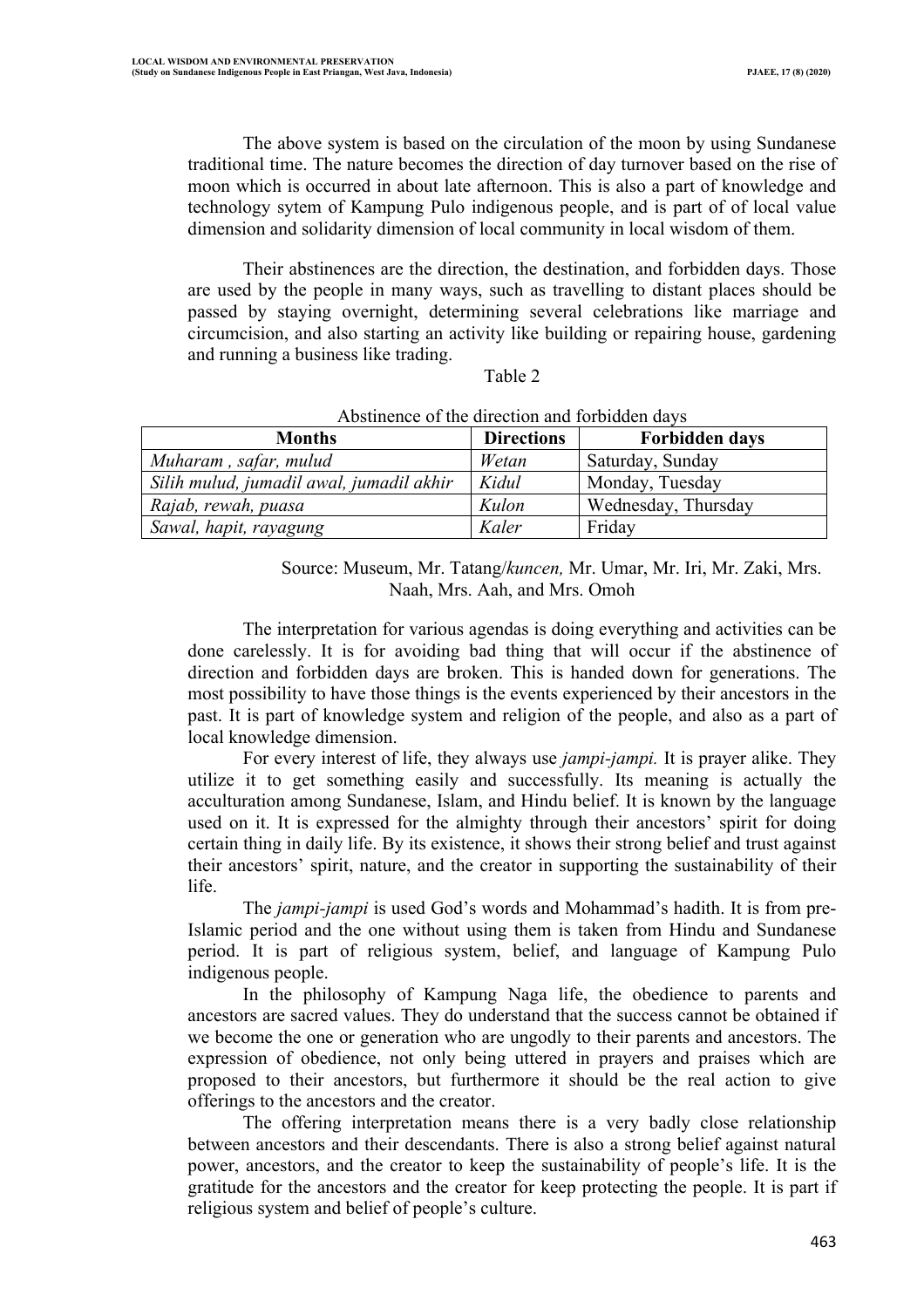# **Environmental preservation on indigenous people in East Priangan**

# **1. Environmental preservation in Kampung Kuta**

The people of Kampung Kuta in relation with nature is the effort of preserving nature by having various taboos, such as; don't disturb animals and take any kind of things which is taken from sacred forest or *leuweung gede.* Breaking the rule will mean bad thing or disaster. Other is the prohibition of spitting, urinating, and defecating there, because it is considered as holy place that should be kept. It is because of its relation toward its history in spreading Islam in Cirebon. The next is the prohibition of taking fire there. And the last is burying corpse there is also forbidden. It is allowed to be buried outside the sacred forest.

Taboo is to build house from wall with precarious roof, because the roof is made of soil. Soil should be the base of footing. It has the same meaning as *nyuhun tanah* or lifting soil. Taboo is to have ground water. It breaks soil and water supply as ancestors warned. It can be got because Kampung Kuta is surrounded by the cliffs, soil excavation can move the soil to be unstable. It has high risk of landslide. The suggestions of environmental preservation are; presenting a marriage means planting at least two trees. Delivering a baby means planting at least a tree. Besides being considered as environmental preservation, it is also a reminder (*ciciren)* toward important moments such as marriage and delivering baby. Taboo is to enter the forest by taking on the shoes or sandals. Taboo is also to wear clothes or uniform, black dress and golden jewelry.

The prohibition of wearing uniform is related to the story of Dewi Naganingrum who has been hidden because she is hunted by a king. It is because of delivering male baby in Galuh Kingdom period with its king Aria Kebondan. Don't obey the rule means stepping down for the officials. Don't wear golden jewelry means a suggestion to live simply. Gold is a symbol of wealth which usually distinguishing someone's social status. In daily life, it is a must to have simple life without showing the wealth.

The woman who gets her period is forbidden to enter the sacred forest. There is a suggestion to keep protecting their purity, both spiritually and physically. Only those who are pure that will save in the world and here after. The next prohibition is talking impolitely and rude. It disturbs the ancestors' souls who live there. If they are disturbed, bad thing will happen. Someone has ever lost his way after breaking this prohibition. We have to act politely in our daily life in order to be respected by others. In the saying "*who sows the wind, he will reap the storm". S*owing the goodness then we will reap the same.

## **2. Environmental preservation in Kampung Pulo**

The trees in Kampung Pulo are well maintained. It is in relation to have Kampung Pulo as cultural heritage and recreation place. Besides, there is a rule or prohibition of indigenous people to preserve the forest. Cutting the trees in core area is not allowed. It is around the temple and the cemetery of Mbah Dalem Arif Muhammad. It is believed by the people to get many obstacles if they cut the trees in both places.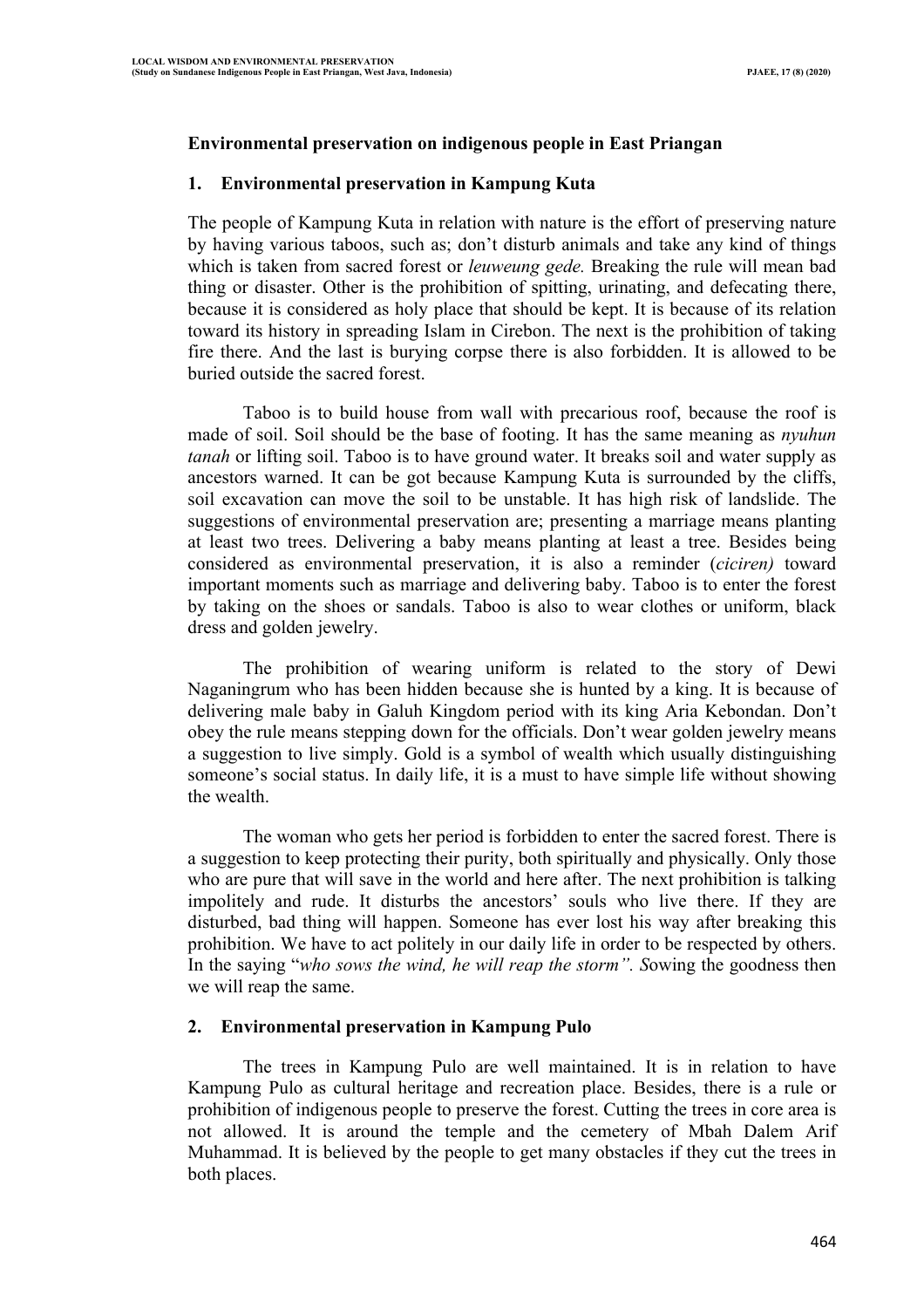

## Picture 1

## This core area is around the temple and the cemetery of Mbah Dalem Arif Muhammad at which the trees are prohibited to cut.

The source of water in Cangkuang lake is from the spring of Cicapar Kecamatan Leles. The water looks fresh. It is clean, plain, and smells normally. It is used to breed some plain-water fish and transportation facilities to Kampung Pulo. Besides, the people use it as irrigation ditches for their farms and become the spring for 3 subdistricts, namely Kecamatan Leles, Leuwigoong, and Kadungora.

In preserving the water, the people arrange a schedule to keep water flows from Cicapar river to Cangkuang lake in turn. It is called as *ngandir cai.* there are also some warnings found there to throw the garbage appropriately. Garbage cans are provided there. The holes for rubbish are also made by the people and the manager of cultural heritage. Thus, almost there is no rubbish both on land and in the lake itself.

Bayongbong water plants are around the lake. Even though there is only a few, but it is believed to purify the water of the lake, because they can separate the garbage, soil, and sand that flow to the Cangkuang lake. Bayongbong plants grow on the soil with plenty of water; the stem's height will be around one to two meters. They have small leaves. If they are mature enough, they will have yellow flowers.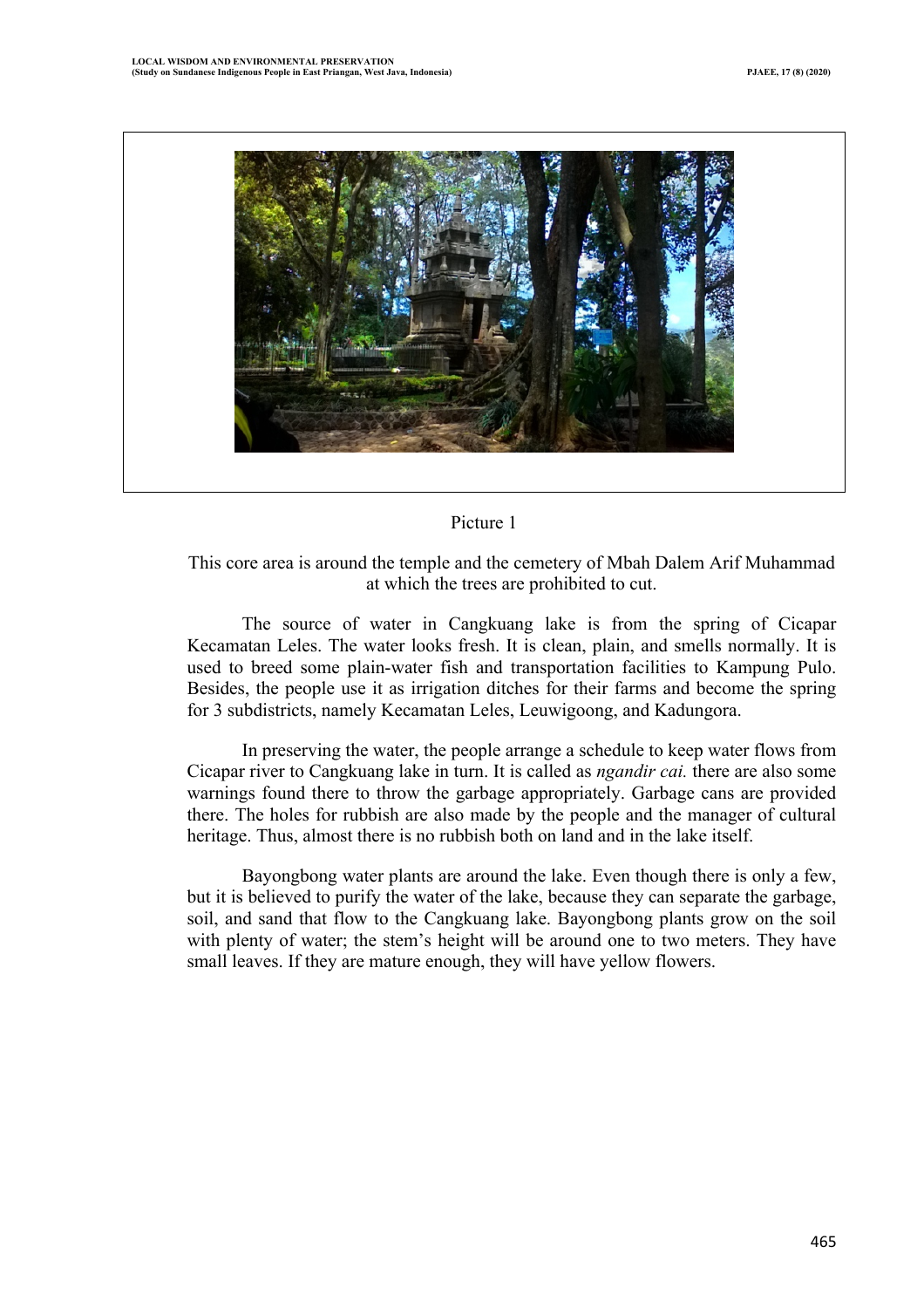

## Picture 2

# Bayongbong water plants can separate the garbage, soil, and sand that flow to the Cangkuang Lake. Thus they can keep purifying the water.

In the process of cultivating the soil, most of the people still use traditional tools. To dig the soil, they use a hoe and *kored (*small hoe). To cultivate the rice field, they usually use hoe, *gasrokan (*tool for flattening the soil), and plough pulled by buffalo come from the outside of Kampung Pulo, because there is prohibition in keeping big four-legs animals.

Fertilizing the plants is by the organic one. Such as the animal manure and residual plans that have decomposed. Chemical fertilizer is also used to have the rapid growth. Although it can damage the soil fertility for long term effect but it can be solved by balancing both of them.

The people habits are twice in planting rice and once in planting corn or vegetables. It is absolutely useful for soil fertility. Because it can return its fertility through natural decay done by microbe toward the plants remain. It will be organic fertilizer for the plants themselves.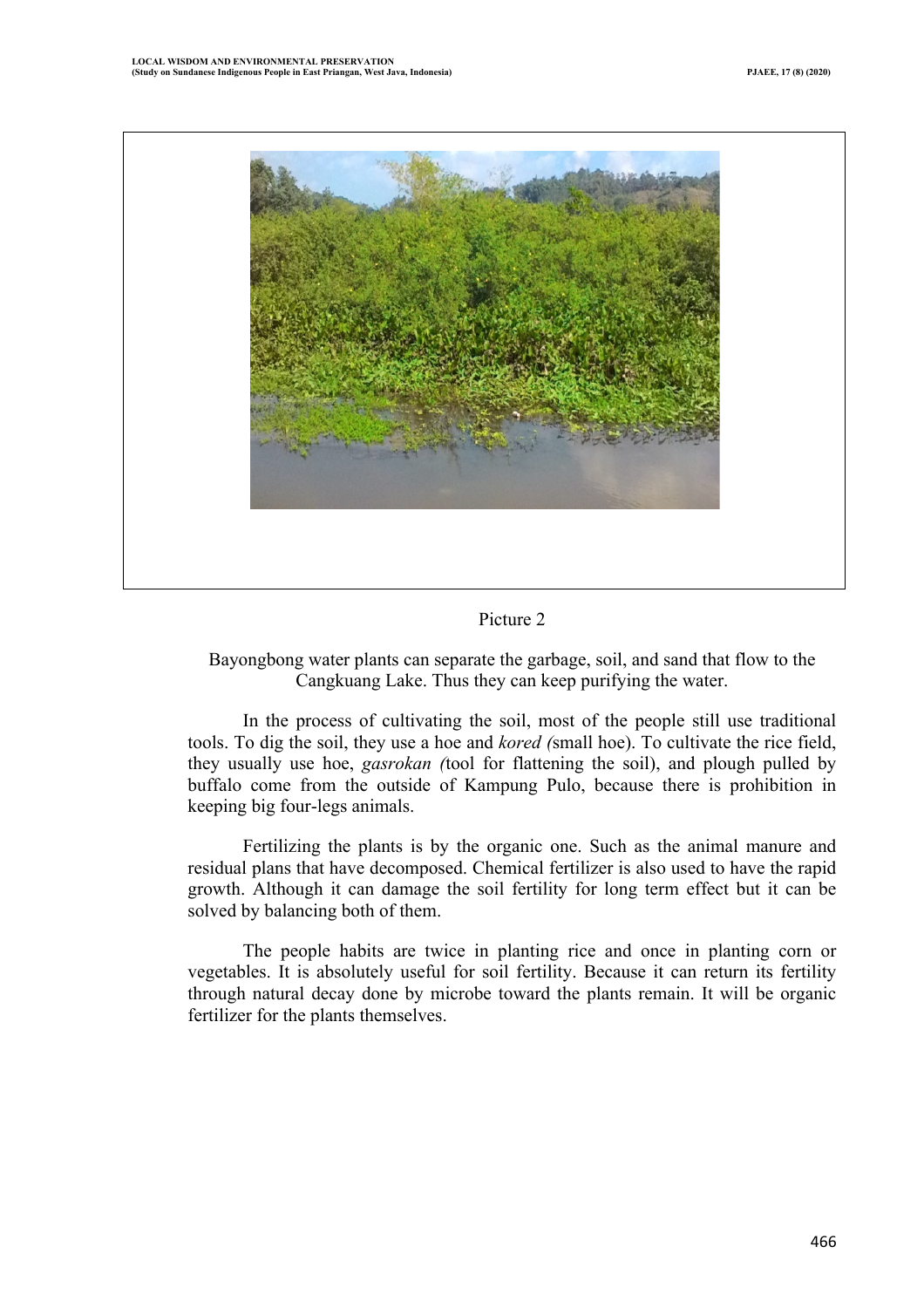

## Picture 3

The condition of Kampung Pulo rice field which tends to be lake alike because there is water supply all year long

The food prosperity of the people here is the availability of it. Their harvest from fields and gardens are quite fertile because there is water supply all year long. Apart from farming is as their main income, their food safety is fulfilled as well. It is part of livelihood system of Kampung Pulo indigenous people culture.

## **3. Environmental preservation in Kampung Naga**

Kampong Naga as indigenous people has simple life. It influences much toward the effort of environmental preservation because their tradition and custom are from their ancestors. Their ancestors' cemetery namely Dalem Singaparna is in the west of sacred village. Every plant there becomes sacred forest that is keep being preserved. Their life depend on nature, their main livelihood is farming by traditional way; local rice seeds of long-live seed, soil cultivating use traditional tools such as hoe and fertilizing use manure and compost from the foliage.

Processing the seed-head into rice use mortar and pestle, there is no grain threshing machine. All is processed manually based on the custom to preserve sustainability. Utilizing bamboo, wood, and palm roof are house materials. Thus forest sustainability is well protected. They take the woods, bamboo, and palm roof from the sacred forest. They need a spring for clean water needs, watering the ponds, and irrigating the rice fields. All are taken from spring flown from sacred forest. The preservation of water and forest is basic need for ensuring the sustainability of Kampung Naga people's life.

From the forest they take palm water to produce palm sugar. They preserve palm trees. They take the leaves and plants for medicines. They catch the fish from the river by fishing or taking them with traditional tools such as *sair* or hand-picked. Garbage and waste are thrown in rubbish can. None of waste is thrown to the river. The water is not polluted, flows smoothly, and never causes flood. Household waste is kept in the pond before entering the river.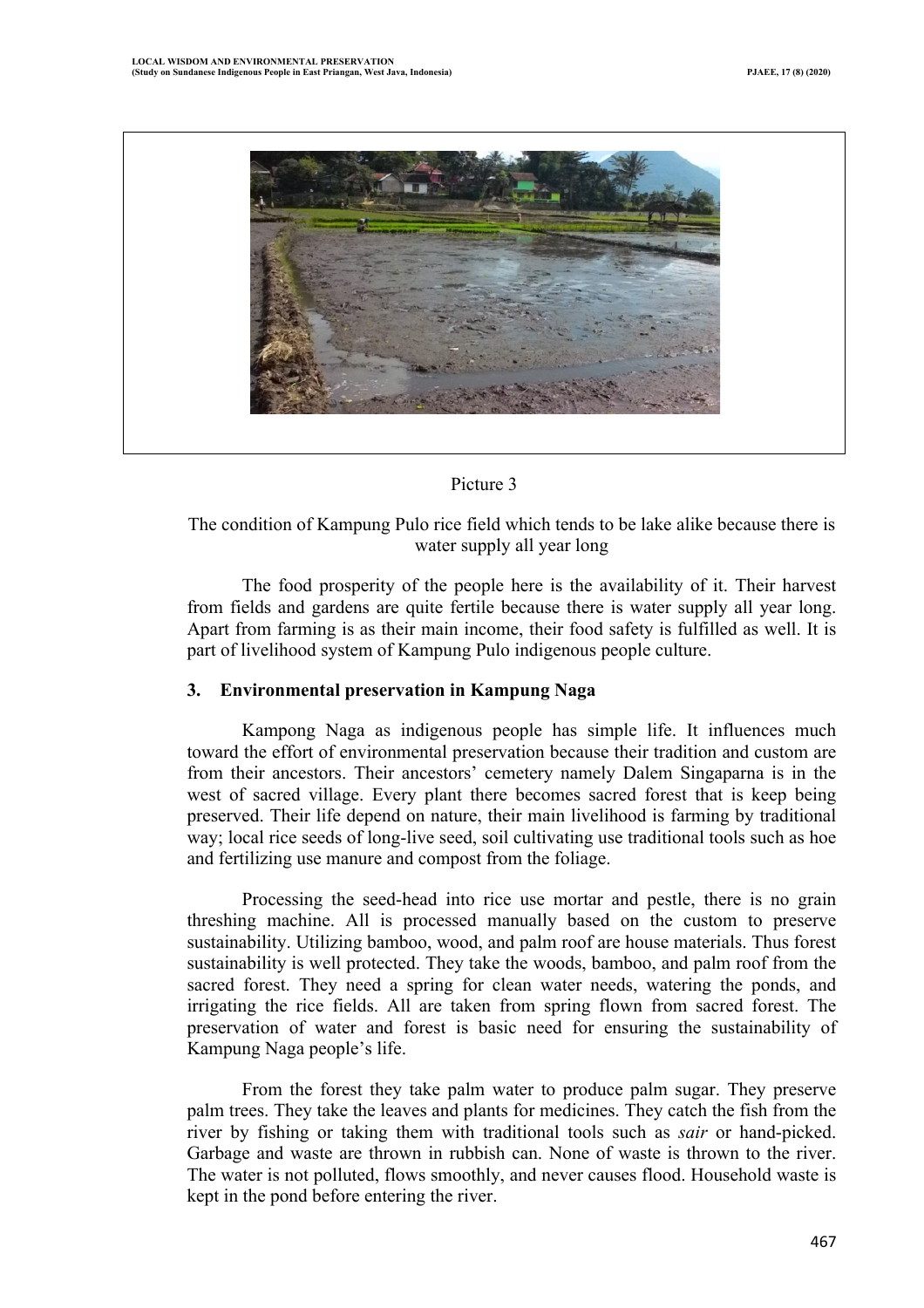## **CONCLUSION AND RECOMMENDATION**

#### **Conclusion**

Indigenous people generally are from figures that live earlier in certain place. They become the first inhabitant there. They are also the descendant of a king, such as Mbah Dalem Singaparna in Kampung Naga is from Galuh Denuh kingdom in Galunggung. As well as Ki Bumi in Kampung uta is from Galuh Wiwitan in Bojong Manggar or Karang Kamulyan and Mbah Dalem Arif Muhammad in Kampung Pulo, Cangkuang, Garut, is from Islamic kingdom of Mataram.

All of new inhabitant in every village is the forerunner of indigenous people. The altitude of science mastery becomes the heritage for their descendants. The obedience over their parents in the past shows vertical-oriented Sundanese culture; imitate the leaders, parents, and seniors. Likewise, the seniors should become good model for their juniors.

Disobedience to the parents, grandparents, great grandparents, or the ancestors is a sinful act. It will cause miserable life. Almost the ancestors' sacred heritages are guidance, rule, suggestion, prohibition, abstinence for their generations. In further development is call as myth.

Local wisdom can be considered as the suggestion of Sundanese cultural development. Indigenous village's entire livelihood is agriculture by keeping the earlier model of traditional way. Cultivating the field traditionally is nowadays called as organic agriculture. Simple life style is the impact of the obedience toward the belief of traditional values inherited by the ancestors. It will absolutely be useful to build behavior pattern of human relationship toward nature; avoiding exploration and exploitation toward nature, and will ensure the environmental preservation.

The leaders of indigenous people follow their ancestors' leadership. It is full of wisdoms, good model, and obeyed by their society even after being gone. The lessons are considered to be spiritual belief by the followers. The greatness and the lessons represent their existence and are considered to be alive and keep looking at their followers. Religion and science on indigenous people are not influenced by other culture. The existence is mostly the same as their great ancestors. Nowadays is almost the same as their past because they don't want to change them. They are afraid of the ancestors' anger in case of disasters and doom.

The preservation of soil, water, animals, and plants is the heritage. It should be kept by the people. All of the suggestion, abstinence, and prohibition toward the nature are from the lessons of their ancestors to obey. Violation or neglecting the suggestion means inviting doom and disasters for them. Philosophy, values, behavior which is packaged in a myth is the guidance of organizing the life of indigenous people. Abstinence, prohibition, and suggestion in the form of *pamali* limit their behavior toward the nature. Nature is holy. There is a spirit that manages whole life, on the land, water, mountain, valley, sea, animals, plants, rocks, all nature relations are considered to have soul. It is treated as human do. They need to eat, drink, respect, honor, and appreciation.